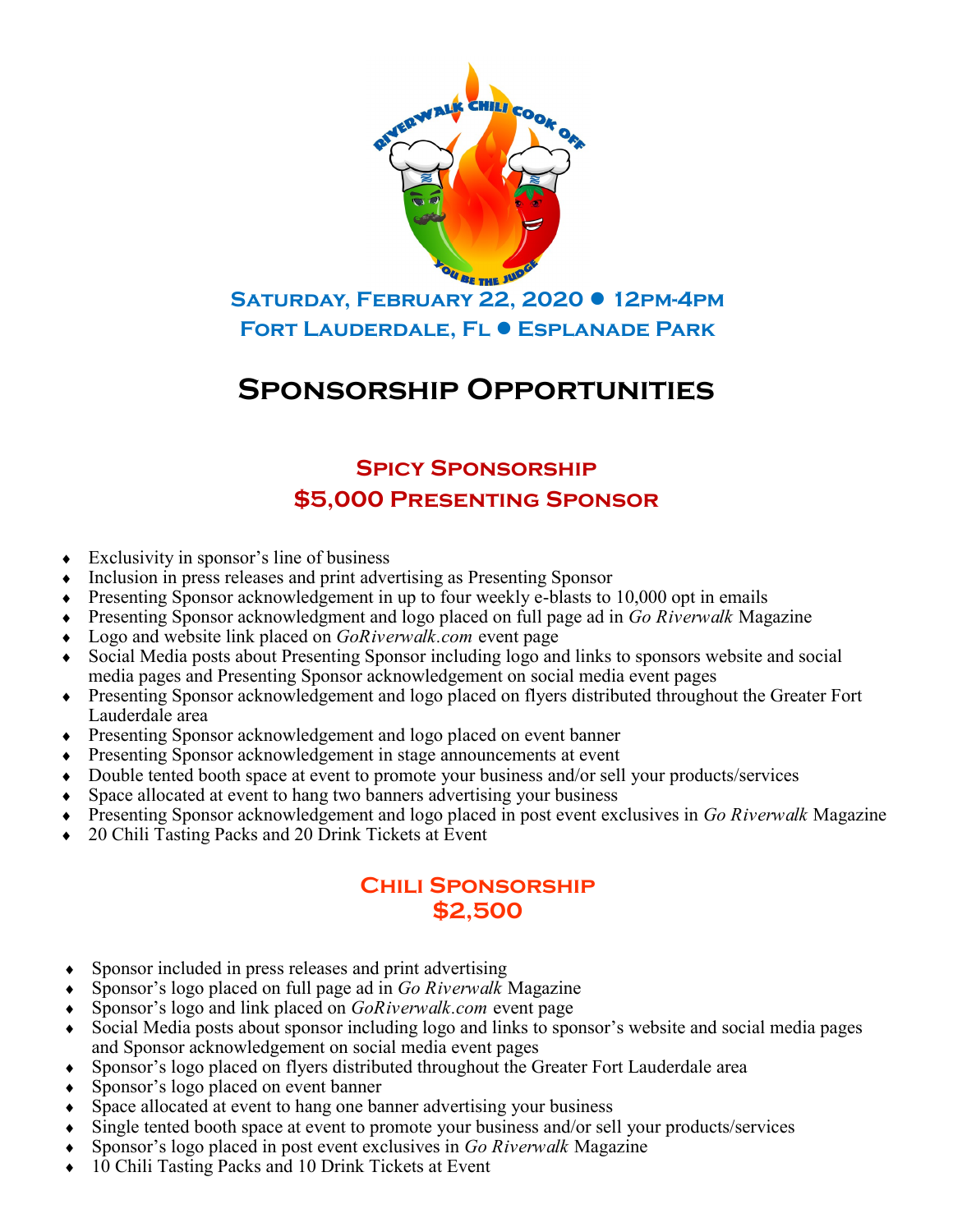

# **Sponsorship Opportunities Continued**

#### **Pepper Sponsorship \$1,000**

- Sponsor included in press releases
- Sponsor's logo placed on full page ad in *Go Riverwalk* Magazine
- Sponsor listed on *GoRiverwalk.com* event page
- Sponsor's logo placed on flyers distributed throughout the Greater Fort Lauderdale area
- Sponsor's logo placed on event banner
- Reserved single booth space at event
- Sponsor's logo placed in post event exclusives in *Go Riverwalk* Magazine
- 5 Chili Tasting Packs & 5 Drink Tickets at Event

#### **Seasoning Sponsorship \$500**

- Reserved single booth space to promote you business and/or sell your product at event
- Sponsor listed on *GoRiverwalk.com* event page
- Sponsor's logo placed on event banner
- Social Media post about Sponsor including logo and links to sponsors website and social media pages

#### **In Kind Sponsorship**

We value our in-kind sponsors and we welcome in-kind donations (Ex. Printing, beverages, media promotions, rentals, raffle items, games and activities, etc.). In kind donation sponsors will be evaluated on an individual basis and will be given benefits accordingly. Please contact our Event Manager, Maureen Potter, at (954) 468- 1541 ext. 204 or at [Maureen@GoRiverwalk.com](mailto:Maureen@GoRiverwalk.com) to discuss becoming an in-kind sponsor.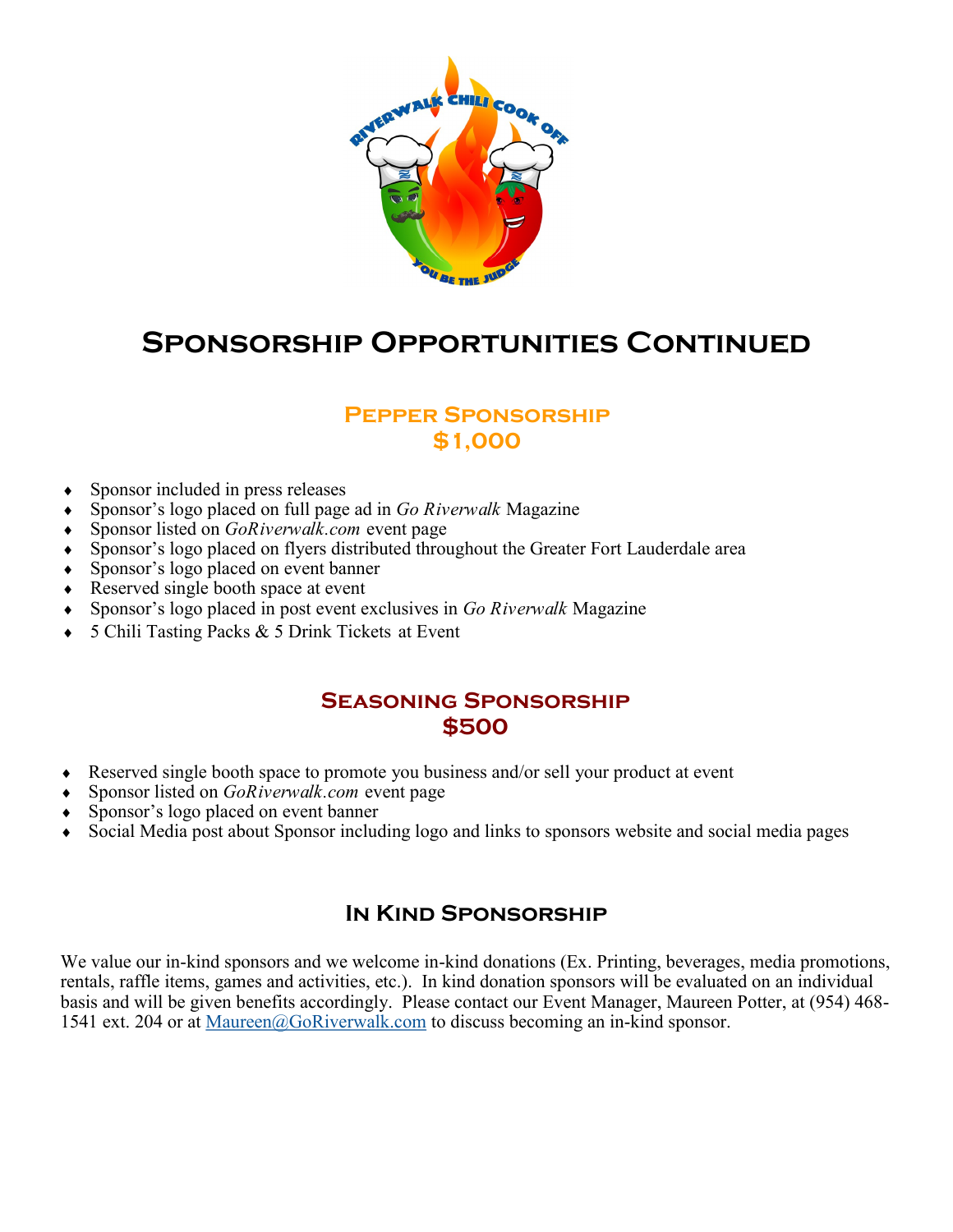

### **SPONSORSHIP AGREEMENT**

| Company:               |                      |                                     |
|------------------------|----------------------|-------------------------------------|
| Contact:               |                      |                                     |
| Address:               |                      |                                     |
| City, State Zip:       |                      |                                     |
| <b>Business Phone:</b> |                      | Cell Phone:                         |
| <b>Email Address:</b>  |                      |                                     |
|                        | $\Box$ Spicy \$5,000 | Seasoning \$500                     |
|                        | Chili \$2,500        | In-Kind (Please see attached form.) |
|                        | Pepper \$1,000       |                                     |

Sponsorship benefits subject to availability based on date agreement is signed and returned with payment and high resolution logo to [Maureen@GoRiverwalk.com.](mailto:Maureen@GoRiverwalk.com) This event is rain or shine. If your sponsorship package includes a booth at the event, you may be required to provide two (2) certificates of insurance naming "Riverwalk Fort Lauderdale" and "City of Fort Lauderdale" as additional insureds.

**\_\_\_\_\_\_\_\_\_\_\_\_\_\_\_\_\_\_\_\_\_\_\_\_\_\_\_\_\_\_\_\_\_\_\_\_\_\_ \_\_\_\_\_\_\_\_\_\_\_\_\_\_\_\_\_\_\_\_\_\_\_\_\_\_\_\_\_\_\_\_\_\_\_\_\_\_\_\_**

**Signature** Print Name

**Date**



Maureen Potter Events Manager 888 E. Las Olas Blvd., Suite 210 Fort Lauderdale, FL 33301 Tel: (954) 468-1541 ext. 204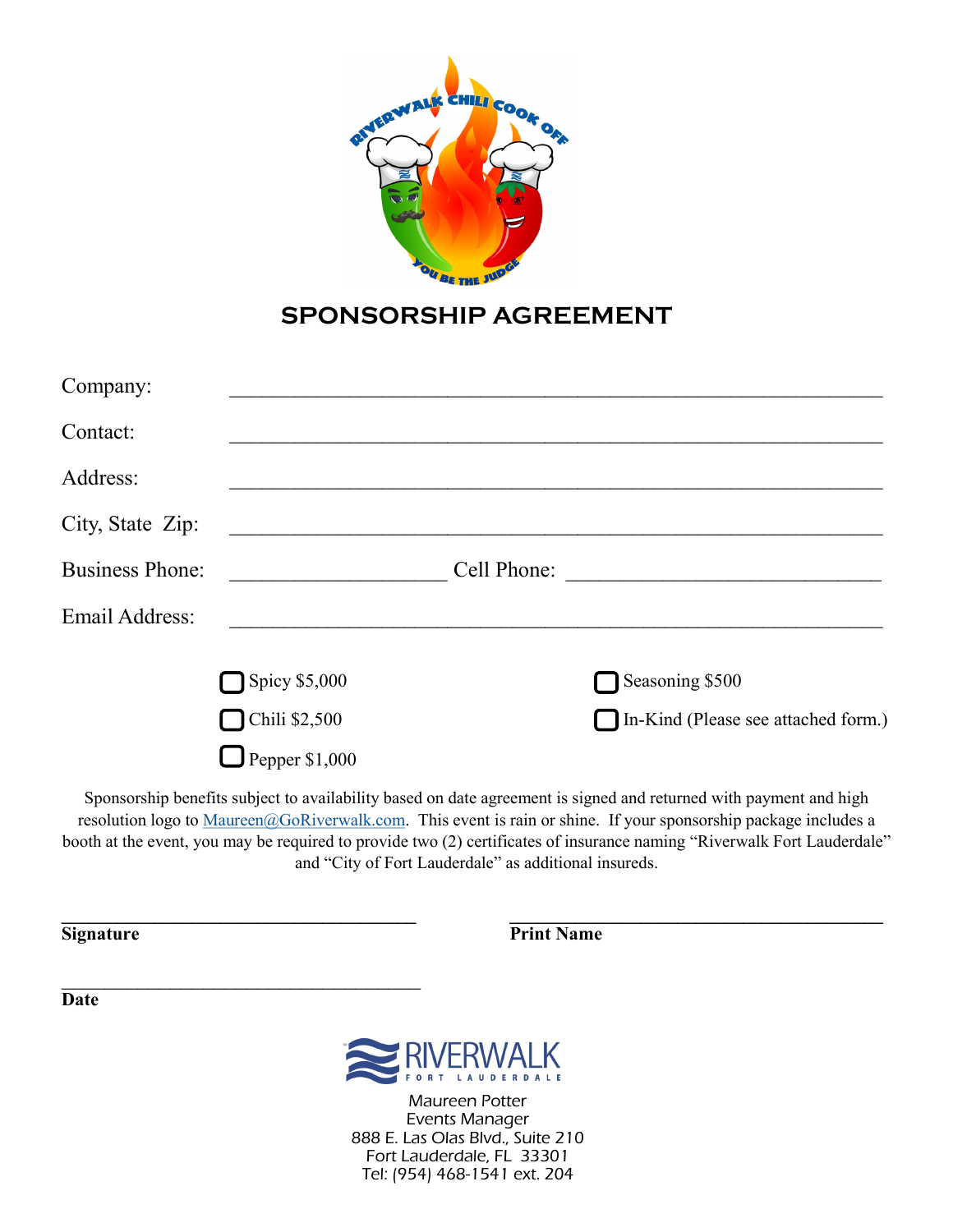

## **IN-KIND SPONSORSHIP FORM**

| Company:               |                                                                                                                                                                                                     |
|------------------------|-----------------------------------------------------------------------------------------------------------------------------------------------------------------------------------------------------|
| Contact:               |                                                                                                                                                                                                     |
| Address:               |                                                                                                                                                                                                     |
| City, State Zip:       |                                                                                                                                                                                                     |
| <b>Business Phone:</b> | $\begin{array}{c} \begin{array}{c} \text{Cell Phone:} \end{array} \end{array}$                                                                                                                      |
| <b>Email Address:</b>  |                                                                                                                                                                                                     |
|                        | Description of merchandise or service being donated and any restrictions:                                                                                                                           |
|                        | ,我们也不能会在这里,我们的人们就会在这里,我们的人们就会在这里,我们也不会在这里,我们也不会在这里,我们也不会在这里,我们也不会在这里,我们也不会在这里,我们                                                                                                                    |
|                        |                                                                                                                                                                                                     |
|                        |                                                                                                                                                                                                     |
|                        |                                                                                                                                                                                                     |
| Retail Value: \$       |                                                                                                                                                                                                     |
|                        | Please return this form to Maureen Potter at Maureen@GoRiverwalk.com and<br>call (954) 468-1541 ext. 204 for pick up or delivery arrangements.                                                      |
|                        | $\Box$ I am unable to provide an in-kind donation at this time, but would like to make a donation in the<br>amount of \$_________________ to help Riverwalk Fort Lauderdale continue their mission. |
|                        | Riverwalk Fort Lauderdale is a $50I(c)(3)$ Organization, FED ID #: 65-0112666.                                                                                                                      |
| <b>Signature</b>       | <b>Print Name</b>                                                                                                                                                                                   |



**Date**